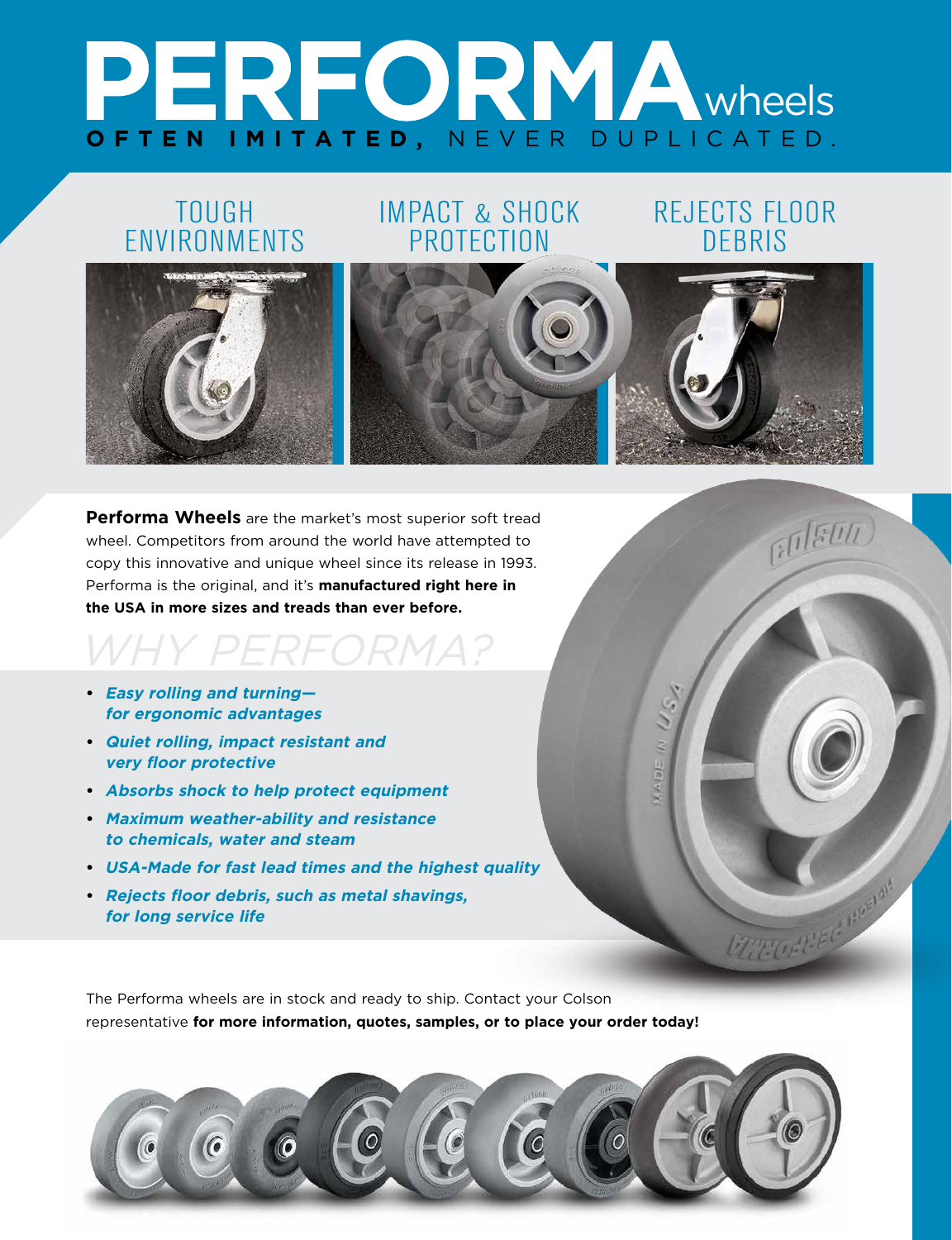## **Performa® Rubber Conductive Wheels**

**Flat Grey Tread** Capacity up to **250 lbs each**

**Conductive** 

# YEAR

Many computer manufacturers and electronics companies require conductive wheels on assembly carts to eliminate static build-up and discharge. Although conductive caster wheels have existed for years, almost all of them mark floors. Colson has solved this problem with our selection of Performa Conductive Wheels. These models combine a soft cushion ride with a nonmarking tread design. All wheels feature a cushion grey Performa tread bonded to a black Polyolefin wheel core. Performa Conductive wheels have been rigorously tested and approved by an independent lab and meet the requirements of federal specification FF-C-88C. This specification requires an average electrical resistance of less than 250,000 ohms. For other wheel sizes, please consult factory for availability.

**Temperature range:** -45°F to +180°F intermittent service (120°F continuous service). **Hardness:** 75(±5) Durometer Shore A scale.

#### **Colson Performa Conductive Rubber Wheels • Flat Grey Tread • Capacity up to 250 lbs each**

of JELI

|                      |                |                                     |                |                                     | <b>Wheel</b>                  |                                       |                      | <b>Spanner Bushing</b> |        |                    |
|----------------------|----------------|-------------------------------------|----------------|-------------------------------------|-------------------------------|---------------------------------------|----------------------|------------------------|--------|--------------------|
| <b>Wheel</b><br>Dia. | Tread<br>Width | <b>Capacity</b><br>Each<br>(Pounds) | <b>Bearing</b> | <b>Wheel Model</b><br><b>Number</b> | <b>Bearing</b><br><b>Bore</b> | <b>Bore</b><br>Less<br><b>Bearing</b> | <b>Hub</b><br>Length | <b>Bore</b>            | Length | Weight<br>(Pounds) |
| $2^{1/2}$            | $1^{1/4}$      | 125                                 | Ball           | 2.00002.445 COND                    | 3/g''                         | -                                     | $11/2$ "             |                        |        | 3/8                |
| $3^{1/2}$            | $1^{1/4}$      | 225                                 | Ball           | 2.00003.445 COND                    | 3/8"                          |                                       | $11/2$ "             |                        |        | 1/2                |
| 4"                   | $1^{1/4}$      | 250                                 | Ball           | 2.00004.445 COND                    | 3/8"                          |                                       | $11/2$ "             |                        |        | 3/4                |
| 5"                   | $1^{1/4}$      | 250                                 | Ball           | 2.00005.445 COND                    | 3/8"                          |                                       | $11/2$ "             | -                      |        | 7/8                |

**Note:** Extended delivery item. Consult Factory.

#### **Conductive Round Grey Tread** Capacity up to **250 lbs each**



# **Colson Performa Conductive Rubber Wheels • Round Grey Tread • Capacity up to 250 lbs each**

|                      |                |                                     |                |                                     | <b>Wheel</b>                  |                                              |                      | <b>Spanner Bushing</b> |               |                    |
|----------------------|----------------|-------------------------------------|----------------|-------------------------------------|-------------------------------|----------------------------------------------|----------------------|------------------------|---------------|--------------------|
| <b>Wheel</b><br>Dia. | Tread<br>Width | <b>Capacity</b><br>Each<br>(Pounds) | <b>Bearing</b> | <b>Wheel Model</b><br><b>Number</b> | <b>Bearing</b><br><b>Bore</b> | <b>Bore</b><br><b>Less</b><br><b>Bearing</b> | <b>Hub</b><br>Length | <b>Bore</b>            | <b>Lenath</b> | Weight<br>(Pounds) |
| $3^{1/2}$            | $1^5/16"$      | 210                                 | Ball           | 2.00003.565 COND                    | 3/8"                          |                                              | 11/2"                | -                      | -             | 5/8                |
| 5"                   | $1^5/16"$      | 250                                 | Ball           | 2.00005.565 COND                    | 3/8"                          |                                              | 11/2"                | -                      | -             |                    |

**Note:** Extended delivery item. Consult Factory.

**PYEAR** 

#### **IMPORTANT NOTICE**